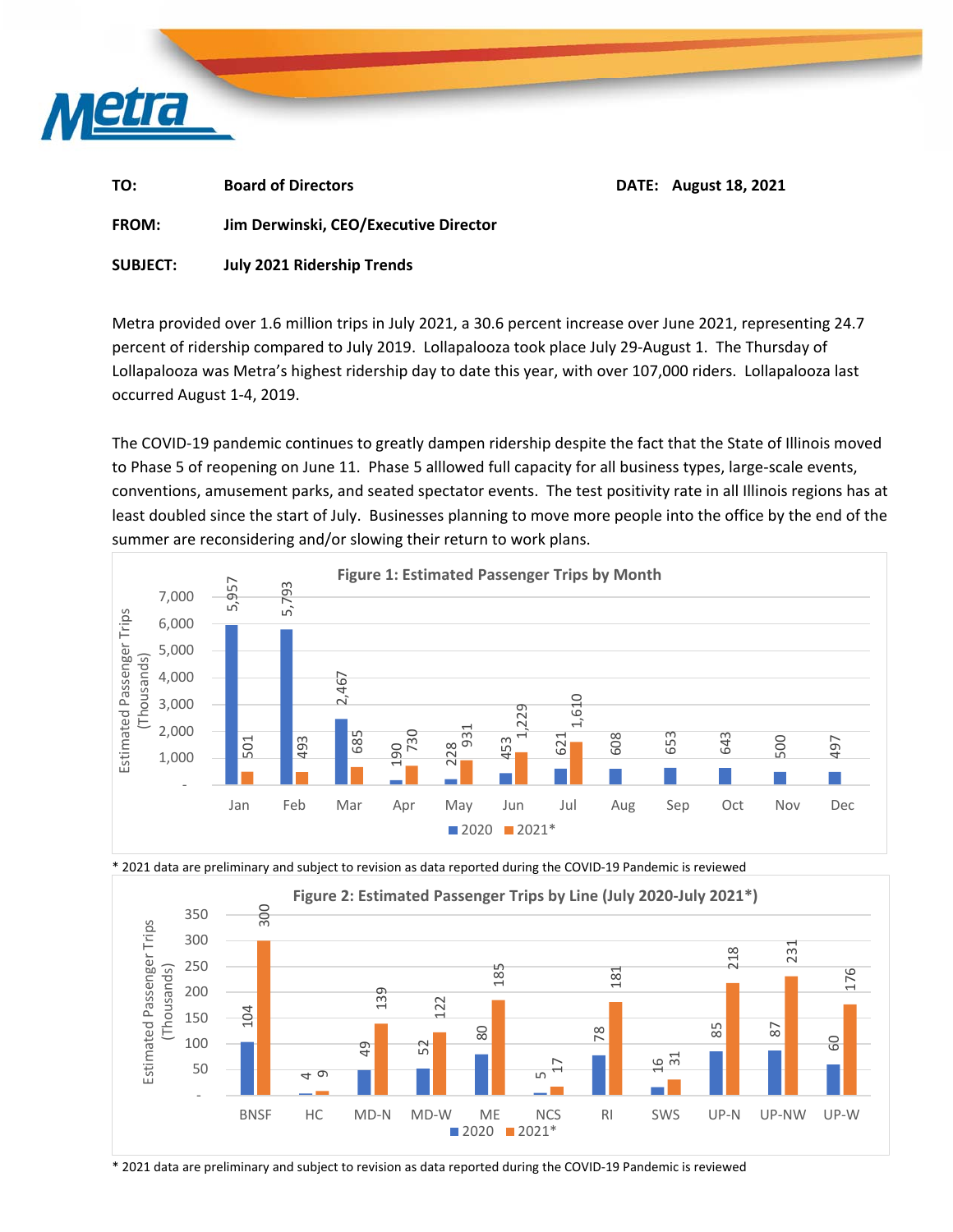Excluding the days of Lollapalooza, weekday loads averaged 67,100 passengers per day, starting the month at 58,300 and climbing to 75,600 the Wednesday before Lollapalooza. Wednesdays remained the strongest performing weekday with an average 71,900 passengers per day.

On the weekend of July 17‐18, the ME operated an additional 20 trains per day, in addition to its new schedule. These trains operated as shuttles for Rock Island riders between Blue Island and McCormick Place for the Chicago Auto Show. Ravinia trains returned to the UP‐N on 8 different days in July. From July 29 to August 1, Metra added service for Lollapalooza, including an additional 21 trains for Thursday and Friday, 22 trains on Saturday, and 25 trains on Sunday.



\*July 26‐30 average includes extra service on July 29‐30 for the Thursday and Friday of Lollapalooza.

Sales of the special \$10 all‐day pass continued in July. There was no special pass for Lollapalooza. For the first time, Ravinia ticket holders could use their concert ticket as proof of payment while riding Metra. An estimated 2,910 passengers were observed alighting at Ravinia Park station before concerts throughout the month. Assuming a round trip, this program generated 5,820 rides total. These rides are included in the totals for this report. The Fair Transit South Cook Pilot program continued in July, offering reduced fares on the Metra Electric and Rock Island lines. The Family Fare policy was active in July.

Compared to July 2019, a significant share of ridership has shifted from the monthly pass to the 10‐Ride Ticket, One‐Way Ticket, \$10 All Day Pass, and Round Trip Plus Pass. The share of riders using the Ventra App grew compared to before the pandemic: 61 percent of riders used the Ventra App in July 2021 compared to 45% in July 2019.